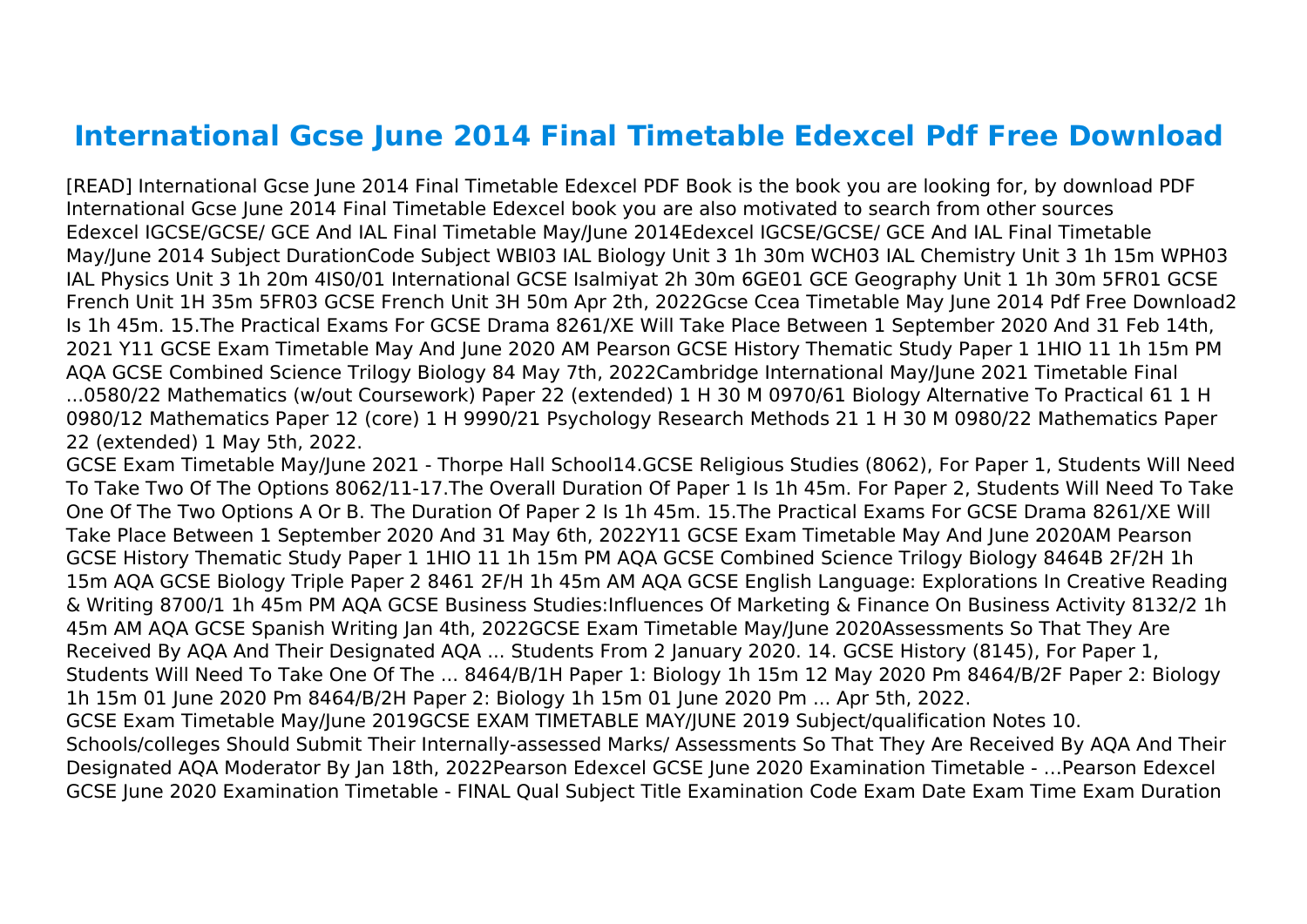GCSE Arabic Arabic Paper 1: Listening And Understanding In Arabic 1AA0 1F 09-06-20 Afternoon 0h 35m ... Geography B Geography B Paper 1: Global Geographical Issues 1GB0 01 18-05-2 Apr 12th, 2022GCSE AND AS EXAMS TIMETABLE MAY AND JUNE 2017GCSE AND AS EXAMS TIMETABLE MAY AND JUNE 2017 DATE AM/PM SUBJECT UNIT/PAPER DURATION CODE EXAM BOARD Thu 4 May All Day Art Practical 5 Hrs AQA Fri 5 May All Day Art Practical 5 Hrs AQA Mon 15 May AM Religious Studies Ethics 1 And 2 1h + 1h B603/01, B604/01 OCR French French Listening And Reading F: 25m + 35m, H: 35 May 7th, 2022.

GCSE Exam Timetable May/June 2020 - Airmathstuition.com31 May 2020 GCSE Art And Design And All Personal And Social Education (PSE) Units. 11. The Submission Date For GCSE Physical Education Will Be Two Weeks Prior ... 8464/C/2H Paper 2: Chemistry 1h 15m 10 June 2020 Am 8464/P/1F Paper 1: Physics 1h 15m 20 May 2020 Pm 8464/P/1H Paper 1: Physics 1h 15m 20 May 2020 Pm 8464/P/2F May 17th, 2022Skeleton GCE/GCSE Timetable - May/June 2019Mon 13 May 13:30 01:15 OCR Y410/01 Frthr Mthmtcs B (Mei) : Core Pure Wtn GCE/B Tue 14 May 09:00 00:35 AQA 8658/LF French Listening Test Tier F GCSE/9FC Tue 14 May 09 Mar 22th, 2022DRAFT GCSE Timetable June 2021 For Consultation Until …June 2021 For Consultation Until 30/04/20 1 GCSE Music Visiting Examinations (Performance) Monday 12 April - Tuesday 11 May 2021 2 GCSE Modern Language Speaking Tests Monday 22 March - Friday 7 May 2021 3 GCSE Moderation Visits: 3a Art And Design Tuesday 4 Apr 14th, 2022.

Final Timetable GCSE Summer 2020Final Timetable GCSE Summer 2020 Code Board Subject Day Date Am Pm Length J276/1 OCR Computer Science: Computer Systems Monday 11-May Am 1h 30min 8062/11 AQA Religious Studies :Paper 1 Option 1: Buddhism Monday 11-May Pm 1h 45min 8062/15 AQA Religious Studies :Paper 1 Option 5: Islam Monday 11-May Pm 1h 45min Mar 25th, 2022FINAL GCSE EXAMINATION TIMETABLE 2020DAY DATE AM PM 11th June Geography: 8035/3 1hr 15m 12th June Physics: 8463/2 1hr 45m Physics Trilogy 8464/P/2 1hr 15m Th15 June Further Maths 8365/1 1hr 30m Th18 June Further M Jun 7th, 2022Final GCSE Exams Timetable, Summer 2018AQA: Bengali Unit 1 45min EdExcel Japanese Listening 45min Reading 55min AQA: English Literature Paper 1 1hr45min AQA: Applied Business Unit 1 1hr AQA: Italian Listening 45min Reading 50min EdExcel: Maths Paper 1, Non-Calculator 1hr30min AQA: English Literature Paper 2 2hrs15min 10: May 24th, 2022.

Summer 2019 IGCSE/GCSE Final Examinations TimetableMark Them During The Examination. Mon 20 May AM 9.15 - 11.00 8061/2/3/5 AQA GCSE (SC) RELIGIOUS STUDIES Beliefs, Teachings & Ethical Studies SPORTS HALL 163 IV Years To Meet In The Sports Foyer By 9.05 AM 9.15 – 11.00 8062/2 AQA GCSE RELIGIOUS STUDIES Paper 2 Thema Jan 7th, 2022SUMMER 2014 GCSE EXAM TIMETABLE45mins EDEXCEL Russian Listening Morning 8.45am 55mins EDEXCEL Russian Reading Afternoon 1.15pm 1hr 30mins EDEXCEL Graphics: Knowledge & Understanding Morning 8.45am 1hr EDEXCEL Physics Foundation: Unit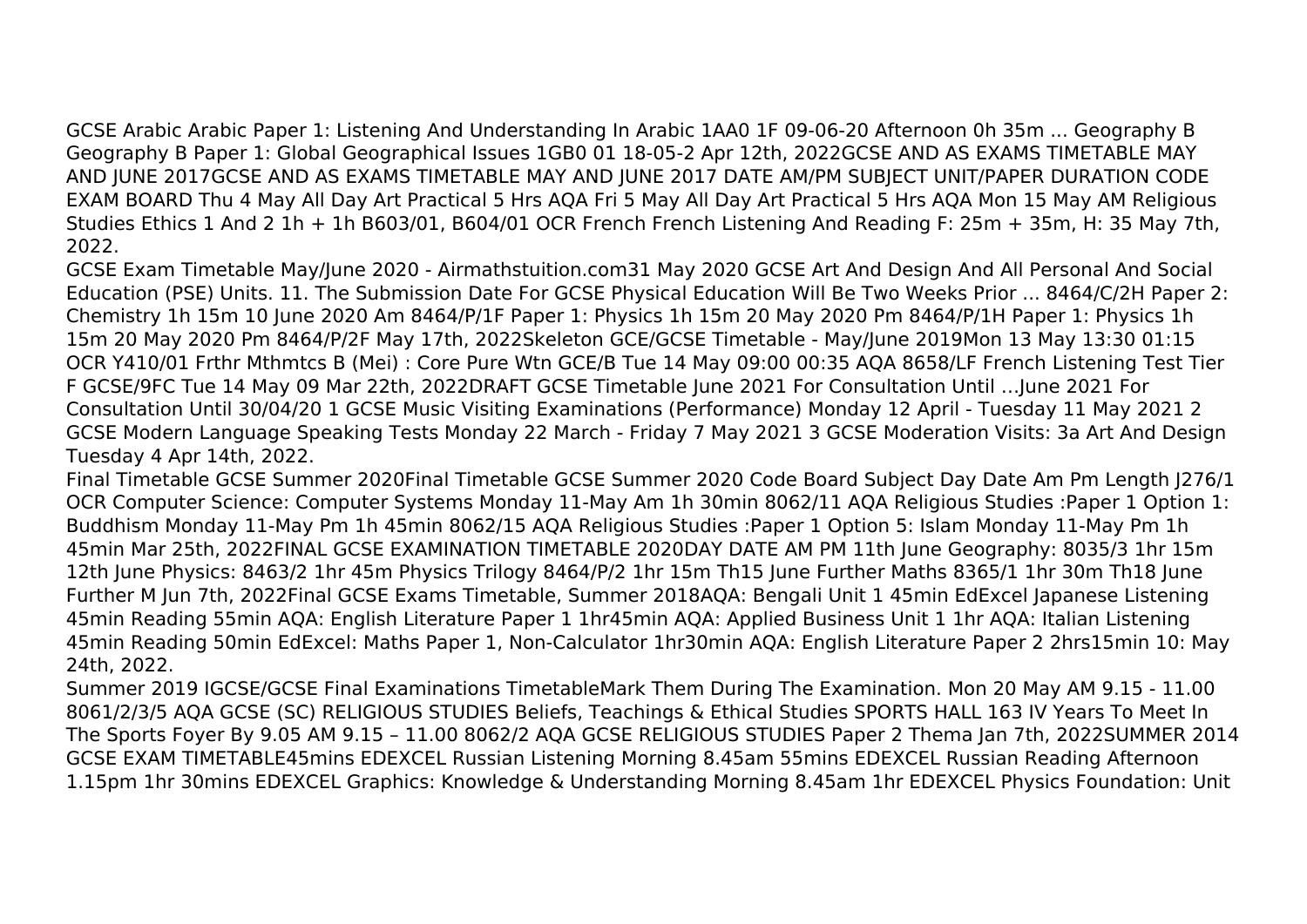2 Apr 11th, 2022International GCSE - Summer 2022 Provisional Timetable•Each Examination Must Be Taken On The Day And At The Time Shown On The Timetable. • The Published Starting Time Of All Examinations For UK Centres Is Either 9:00am Or 1:30pm. Candidates With More Than One Examination In A Session Should Take These Consecutively. A Superv Apr 20th, 2022.

March 2021 Sitting -Timetable ACCA Timetable | LondonACCA Timetable | London Tu Th Tu Th Tu Th Tu Th 26 28 2 4 9 11 16 18 Online - Daytime Tuition Course Online - Daytime Tuition Business And Technology (F1) Jan February Location Tutor 15:00 - 17:00 Online David Time IMPORTANT: This Timetable Is Correct At The Time Of Printing, But Is Subjec Jun 8th, 2022AQA GCSE Science Science AQA GCSE Biology, GCSE Eferred …Nov 06, 2020 · In Science, Your Child Is Currently Studying For The AQA GCSE Biology, GCSE Chemistry And GCSE Physics Qualifications. This Is Often Referred To As 'triple Science' And Means Your Child Will Attain Three Separate Grades, One In Each Subject. Our Current Intention Is That They Wil Mar 9th, 2022Cambridge Final Exam Timetable June 2018IG Cambridge International Mathematics (Extended) 0607/42 2h 15m PM OL Swahili 3162/01 3h EV Syllabus/Component Code Duration Session IG History 0470/13 2h AM Wednesday 02 May Syllabus/Component Code Duration Session IG Bahasa Indonesia 0538/01 1h 45m PM AS English Language 9093/12 2h 15m PM IG Pakistan Studies 0448/01 1h 30m EV OL Pakistan Studies 2059/01 1h 30m EV AS Marine Science 9693/23 ... Mar 1th, 2022.

Cambridge Final Exam Timetable June 2021 - British CouncilSessions: AM Morning PM Afternoon EV Evening IG Cambridge IGCSE OL Cambridge O Level AS Cambridge International AS Level AL Cambridge International A Level Cambridge Inal Exam Imetable June 2021 26 April–01 May 2021 Syllabus/Component Code Duration Session IG Islamiyat 0493/12 1h 30m AM OL Islamiyat 2058/12 1h 30m AM AS English General Paper 8021/12 1h 15m AM May 3th, 2022Cambridge Final Exam Timetable June 2021 - Ilm.com.pkCambridge Inal Exam Imetable June 2021 03–07 May 2021 Syllabus/Component Code Duration Session IG Bahasa Indonesia 0538/01 1h 45m AM IG Indonesian 0545/02 1h AM IG First Language Malay 0696/02 2h AM Monday 03 May Syllabus/Component Code Duration Session IG First Language Turkish 0513/01 2h PM IG Malay 0546/22 1h PM OL First Language Urdu 3247 ... Apr 14th, 2022OCR June 2020 Final Examination Timetable - Cambridge ...Engineering: Unit 2C Application Of Engineering Principles (L2) Engineering: Unit 2 Science For Engineering (L3) 50 Min 1 H 30 Min Units In Level 2 Cambridge Technicals Are Indicated By (L2) After The Title Edition Dated June 2019 May 9th, 2022. June 2020 Examination Timetable - FINALPearson Edexcel International GCSE June 2020 Examination Timetable - FINAL Exam Date Qual Exam Time Subject Examination Code Title Exam Duration 18-05-20 International GCSE Morning Geography 4GE1 01 Geograph Paper 1: Physical Geography 1h 10m Afternoon Jun 8th, 2022